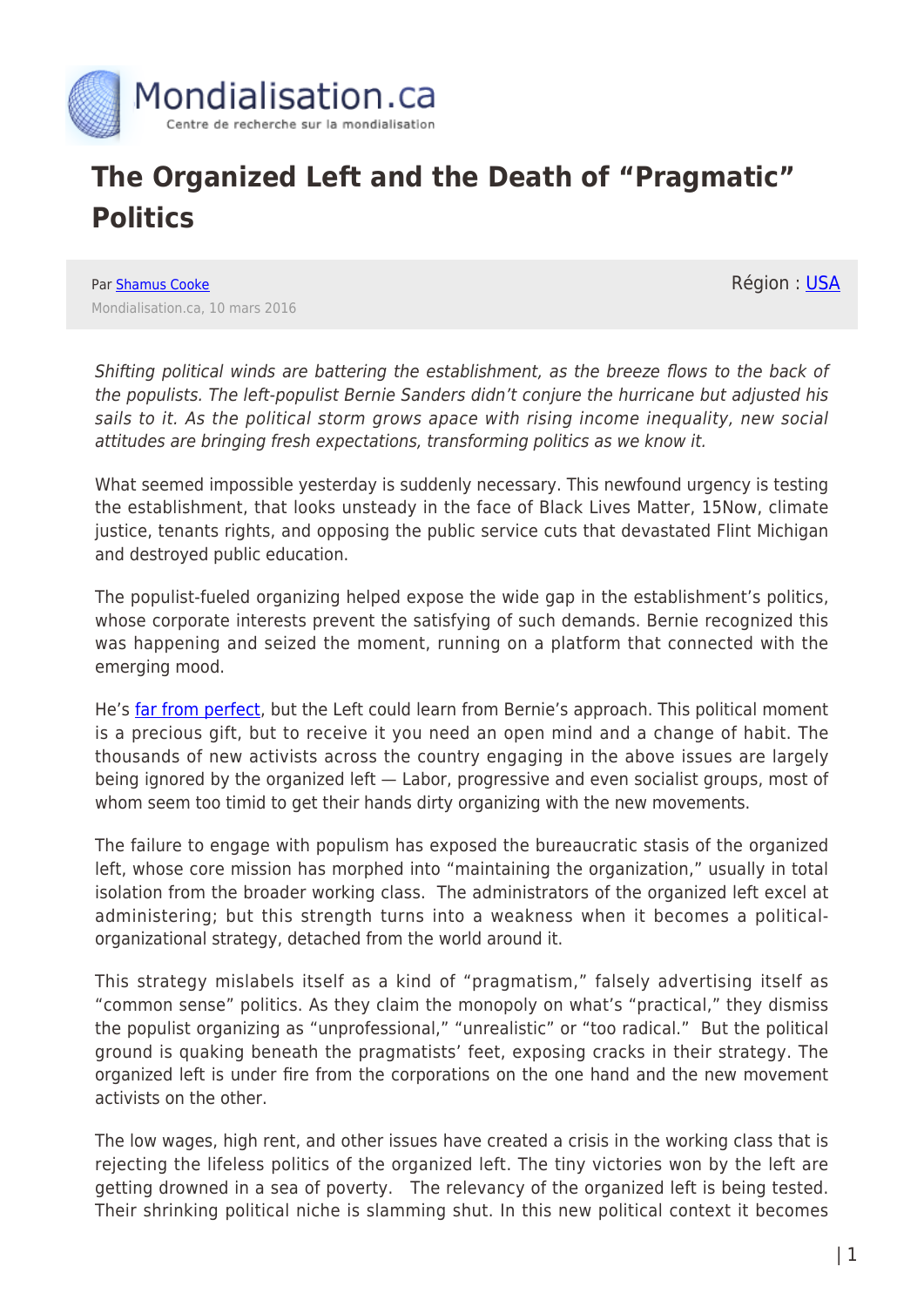"pragmatic"  $-$  for survival's sake  $-$  to skillfully engage with populism, helping lead these movement to success.

This is the only common sense solution: "plan A" went bust. But for the slow moving pragmatist any change is awkward. They're notoriously bad about sensing shifting moods until they've manifested in fresh poll numbers, after the fact.

For example, when Obama entered office it was "pragmatic" not to support gay marriage, and when the polls shifted sharply Obama "pragmatically" changed his position. The left pragmatist uses a similar approach. In this way pragmatists are followers incapable of leading. But movements require real leaders who strive to move polls, not be shackled to them.

Polling still dominates the actions of some big unions and community groups: a political campaign may begin if polling indicates an easy victory, while a campaign is abandoned if it means actual struggle. Ending Jim Crow segregation probably didn't poll well in many states before it was crushed, by bold organizing.

Polls are inherently conservative for many reasons. Relying on poll numbers wrongly assumes that politics takes place at the political center, but Bernie proved that the life-force of politics occurs on the margins. Inspiring a minority of people to take action is the lifeblood of a healthy, dynamic body politic.

The minority of passionate people who took action for Bernie spilled over to infect the centrists, moving the polls and re-setting the political equilibrium to such a degree that a "Democratic Socialist" has the highest favorability rating out of any candidate. Through these actions Bernie exposed the dull, uninspiring routinism of the organized left, most of whom are still stupidly campaigning for Hillary, their own members be damned.

The organized left has a fetish for polls because pragmatists assume that power dynamics are permanent and accepts their own limited power position in relation to their more powerful opponents. They believe, wrongly, that the balance of power between workers and corporations is static, which distorts their view on what is possible politically.

Once you believe a goal is "unachievable" it becomes a self-fulfilling prophecy, since you won't commit the resources to organize and win. Luckily this losing logic wasn't applied to ending slavery or Jim Crow, nor applied to demanding woman, immigrant and labor rights.

Because they often believe winning bold demands are impossible, the organized left aims low and achieves less. Just hitting the board is itself labeled a "victory," no matter how far from the bullseye. This milquetoast approach doesn't inspire members and encourages attacks from politicians and corporations, since acting like prey attracts predators.

The "pragmatic" approach is ultimately fear-based. As the organized left's power shriveled, they "pragmatically" limited their actions to fit the ever-shrinking political confines, while the establishment took up ever-more room.

Over time the organized left evolved to survive in the tiniest political crevices. The unions, for example, excel at this approach and believed themselves safe until Friedrichs threatened to stomp them like ants. Justice Scalia's death put a pause to the massacre but the corporations will not quit until their enemies are squashed.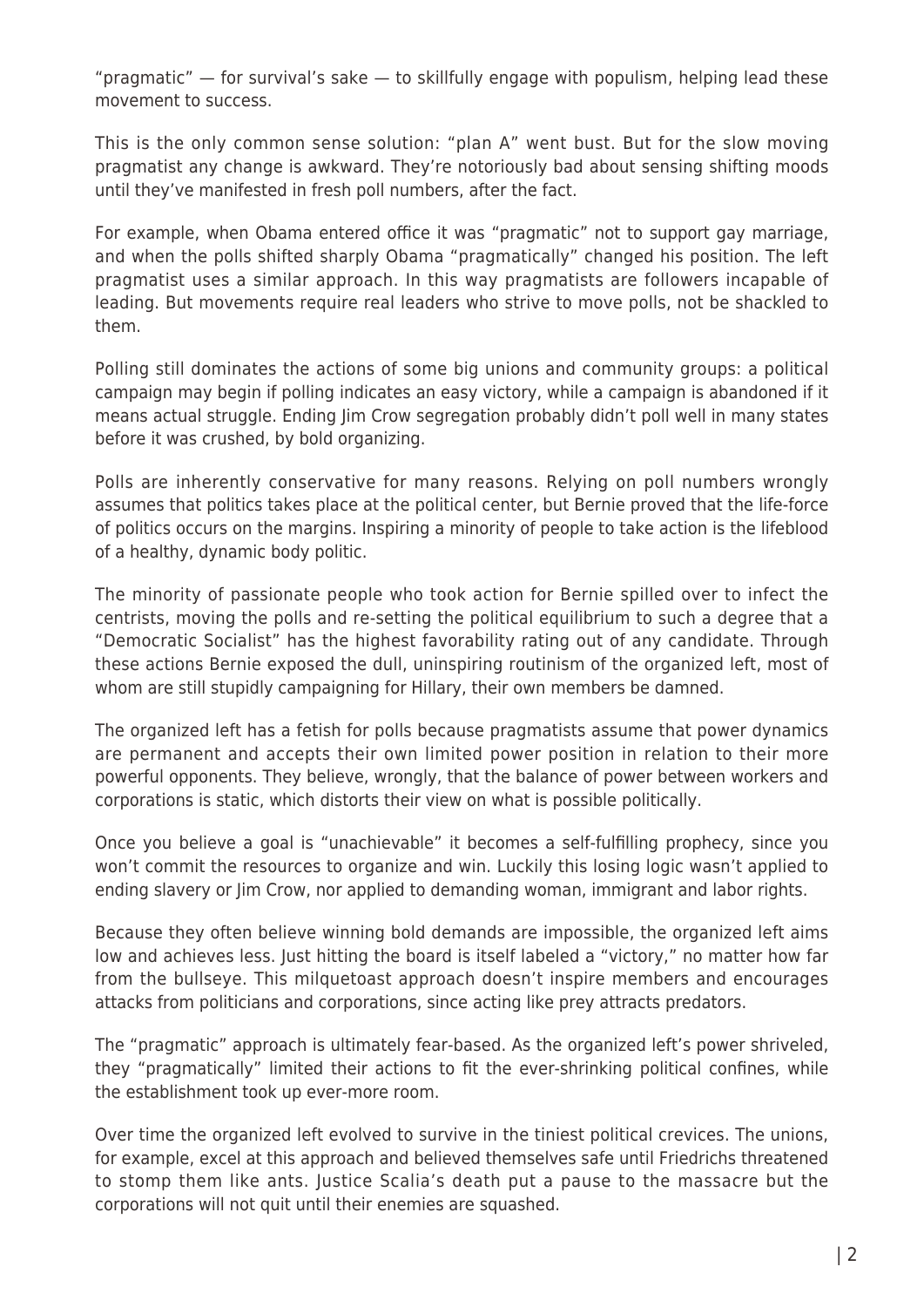As the left pragmatist's power shrinks, their fear grows, and all political risks are shelved. Instead of demanding from management, a pragmatic union asks nicely. Or doesn't ask at all. Instead they "partner" with the boss, showing good faith by taking strikes "off the table": the union's greatest weapon was tossed in a lock box and forgotten. And in exchange unions got nice rhetoric and lower wages.

Instead of educating and mobilizing their members and the community, the pragmatic leaders prioritized elections, campaigning for establishment politicians who were mislabeled as "progressive." After the election "victory" the bland lobby campaign begins. The "proworker" candidates are never held accountable post-election, since this would require challenging them instead of groveling.

To avoid embarrassing the politician, "unreasonable demands" are taken off the table. As a rare last resort an online petition might be distributed, but rarely in tandem with a powerful campaign that publicly challenges power.

This approach ensures that only the most watered down laws are passed. The organized left has no political champion, yet the label "champion" is freely given to anybody making the tiniest pro-union/"progressive" gesture. The political strategy alienated the community and ignored the membership of the organized left. It was 100% top down. The union leaders engaged politicians and disengaged from members.

The strategy had limited success until the politicians recognized what labor leaders didn't: the power of unions doesn't reside in the labor lobbyist, but the labor membership. The politics from the lobbyist are only effective if they can be backed up by action, and the more members who were left out of the equation, the more that politicians ignored the labor lobbyists.

As inequality created more billionaires, politicians cared less about smaller union donations. Hillary Clinton will gladly take union money, but before she even launched her presidential campaign she'd already [received \\$21.5 million](http://www.zerohedge.com/sites/default/files/images/user5/imageroot/2015/08/Hillary%20Clinton%20Speeches%202013-2015_1.jpg) from the banks and corporations for "speeches" she gave since leaving her Secretary of State position and before declaring her candidacy, a form of legalized corruption that the organized left gets left out of.

The above strategies of "pragmatism" have disempowered the labor movement to the point where its very life is threatened by anti-worker "Right to Work" laws and other legal challenges. Fortunately, there are sections of the labor movement that recognize this as a problem and have taken some important steps.

SEIU initiated the 15now campaign in 2012, a demand that seemed like ultra-left lunacy at the time but has since ricocheted across the country. The bold risk was a sound investment that has raised political consciousness nationally, empowering working people to re-think their value at work. It's also given unions more leverage organizing new workers and power at the bargaining table. Community groups, unions, and socialist candidate Kshama Sawant have all successfully used the \$15 demand to organize and win power.

Unfortunately, the full potential of this movement is being artificially restricted by the same groups promoting it. The organized left sees \$15 through a pragmatist lens, distorting its purpose and devaluing its potential.

Instead of inspiring the community or pushing workers into action, \$15 is often used as a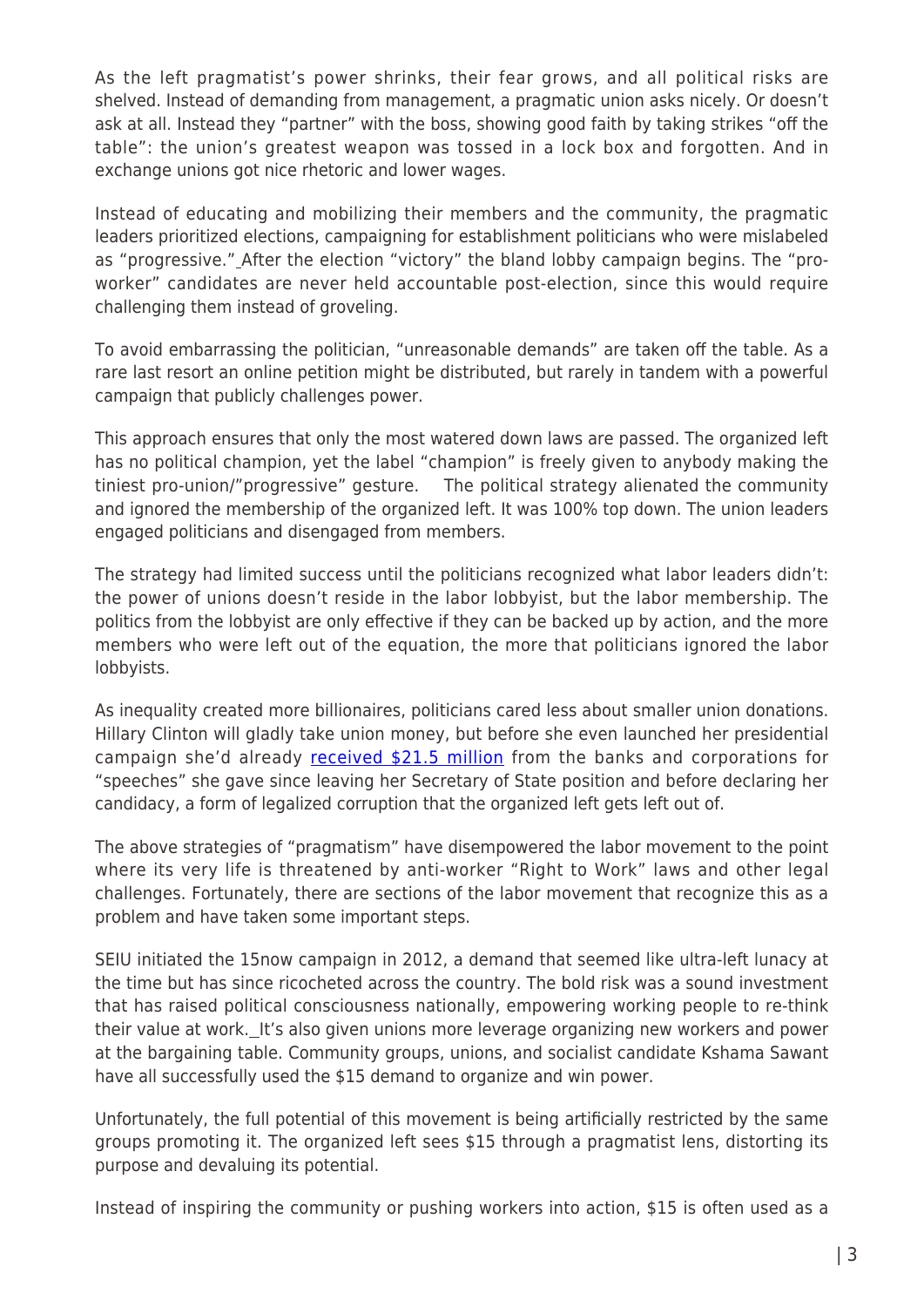"bargaining chip" with politicians, to continue the top-down political games. Instead of breathing fresh life into the movement, \$15 is sucked up in the final gasping breath of the pragmatist.

A great example of this is the many unions that have endorsed Hillary Clinton for president. The former Walmart Board member and NAFTA/TPP champion doesn't deserve a passing glance from labor, which has overwhelmingly endorsed her.

Unions are thus miseducating their members about Clinton, and some unions are blatantly lying — [such as SEIU in Nevada](http://www.politico.com/blogs/2016-dem-primary-live-updates-and-results/2016/02/hillary-clinton-service-employees-international-union-219541#ixzz41IVdglLC) — that falsely claimed that Hillary supports \$15. She doesn't.

But Bernie Sanders was pushed into adopting \$15 into his platform by the movement's power, and Hillary is being shamed for supporting only \$12 by the establishment New York Times, [that wrote:](http://www.nytimes.com/2016/02/17/opinion/hillary-clinton-should-just-say-yes-to-a-15-minimum-wage.html?_r=0) 

"Economic obstacles are not standing in the way of a \$15-an-hour minimum wage. Misplaced caution and political timidity are. The sooner Mrs. Clinton overcomes those, the stronger her candidacy will be."

Some unions are also misusing \$15 at the local level. In Oregon, for example, a strong 15now movement arose independently of the labor unions. The 15now groups sought support from unions as they gave direct support to unions bargaining for \$15. It was a winning formula, as several unions fought and won \$15 with direct aid of the 15now community group.

The whole Oregon labor movement went on record to support a \$15 minimum wage, but tensions quickly arose with Oregon Democratic politicians who wanted a much lower increase. In response, some union leaders [launched a \\$13.50 ballot initiative](http://www.oregonlive.com/mapes/index.ssf/2015/07/minimum_wage_should_it_be_1350.html), which many speculated was aimed squarely at crushing the \$15 ballot measure.

The pro-union \$15now activists were unnecessarily given a reason to dislike unions, while Oregon politicians pounced on the disunity, by creating a new [reactionary minimum wage](http://abcnews.go.com/US/wireStory/oregon-lawmakers-approve-landmark-minimum-wage-increase-37048787) [system](http://abcnews.go.com/US/wireStory/oregon-lawmakers-approve-landmark-minimum-wage-increase-37048787) with three 3 tiers– \$14.75, \$13.50, \$12.50– with a 6 year phase in time

The \$15 now demand was watered down, waterboarded beyond recognition. The urgency of "now" that made \$15 powerful was maimed, yet celebrated as a victory by the unions who bargained against themselves.

The power of \$15 cannot be fully harnessed while it's simultaneously undermined. If the goal is to achieve cheap victories  $-$  as it often seems  $-$  the labor leaders have badly misjudged this political moment, unnecessarily smearing their own reputations in the process. Instead of building a powerful independent movement, the union leaders betraying \$15 are building yet more divisions.

The future of the organized left will be decided on the issue of bold leadership vs. "pragmatism." As millions of people demand human dignity in the face of rampant inequality and injustice, they'll be looking for strong organizations to join to champion their cause.

This demands that the organized left adopt a dynamic, inspiring approach. When an